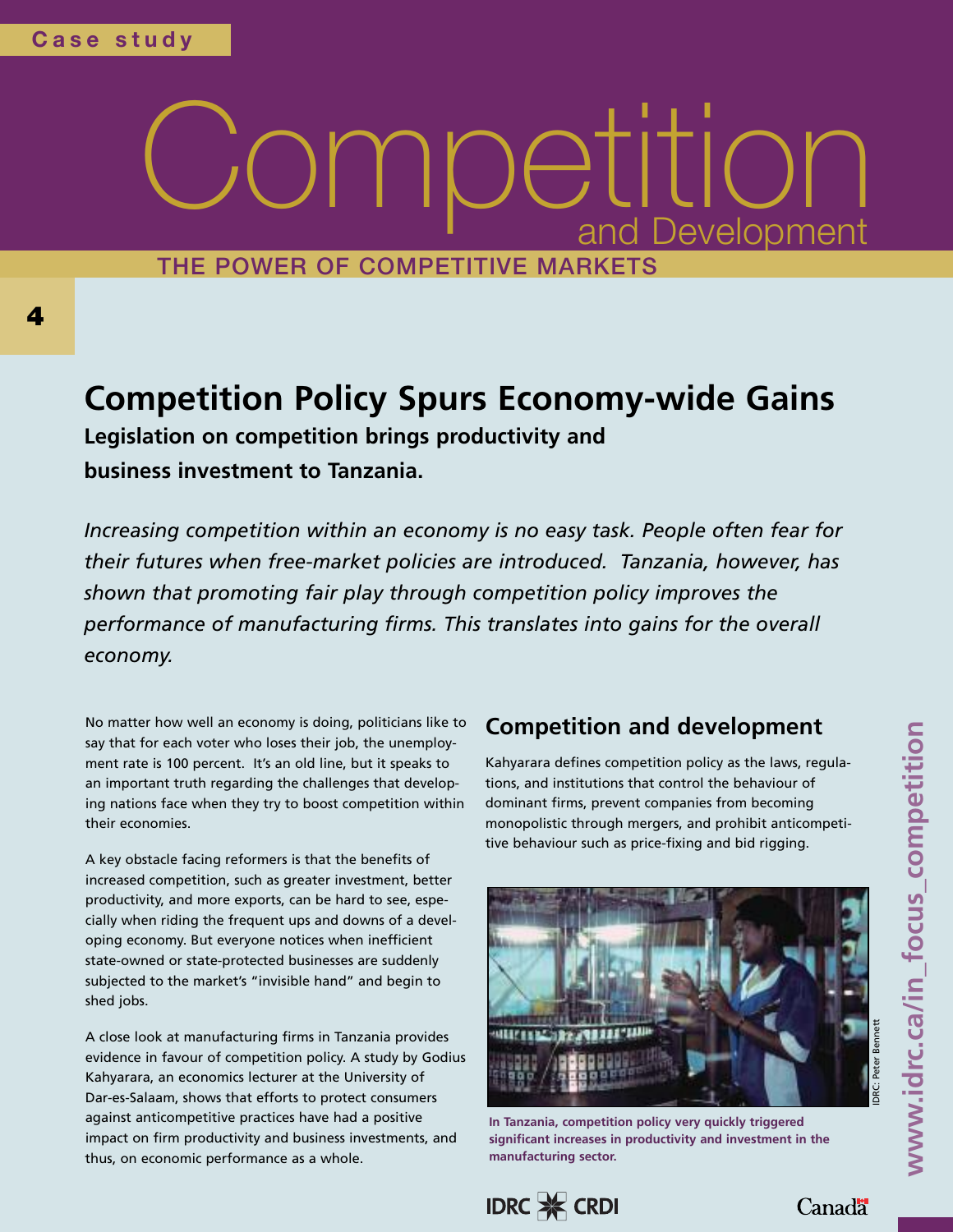"Competition policy is critical to any development process to ensure the effective utilization of resources, as well as the proper allocation, marketing, and pricing of those resources," Kahyarara says. "This research showed how fair competition was key in influencing the performances of enterprises in an African context."

The research was part of a broader initiative by the United Nations Conference on Trade and Development (UNCTAD) and supported by Canada's International Development Research Centre (IDRC). More than a dozen researchers looked into the broader issues of competition policy, competitiveness, and development. The goal was to provide research-based evidence to the growing number of developing-country governments that are attempting new initiatives in this area.

Many such countries have been in a decades-long quandary regarding whether the promotion of competitive markets is more likely to empower the poor, a thesis the UNCTAD study affirmed, by assessing the specific experiences in a variety of nations, such as Brazil, Nepal, Tanzania, and Thailand.

#### **Tanzania's challenges**

Tanzania is one of the world's poorest countries. During 2006, the country generated per capita gross domestic product (GDP) of just US\$382, which according to a United States Agency for International Development (USAID) report is less than half the average level of other lowincome sub-Saharan African countries.

According to USAID, Tanzania, like many lesser developed nations, depends heavily on its agricultural sector, which employs 80 percent of its population, but contributes just 45 percent of the country's GDP. The sector's low relative productivity, which is common among developing nations, indicates the need to reach higher levels of investment and productivity wherever possible, to build the economy and reduce poverty. In Tanzania, competition policy very quickly triggered significant increases in productivity and investment in the manufacturing sector.

"Prior to the 1980s, competition policy did not exist in many developing countries," Kahyarara observes. "Many manufacturing firms in developing countries were natural monopolies under state ownership. The presence of a large state sector partly explained why many did not find it necessary to have a competition policy."

Although these state-owned enterprises and privately held monopolies tended to invest heavily, they generally left much of their productive capacity unused. As a result,

many became increasingly inefficient and overreliant on government subsidies.

These relatively large firms employed a substantial number of privileged workers who were secure in their jobs but whose salaries were not significantly tied to productivity improvements in their workplaces. Compounding this problem was the fact that strong Tanzanian legal and regulatory impediments made it difficult for managers to fire or transfer unproductive personnel.

### **Years of reforms**

Many of these former state-owned firms have since been privatized. "However (these) were not sufficient conditions for eliminating monopoly and market imperfections," Kahyarara notes. To build a solid foundation that would form the basis of sound long-term growth, a series of reforms were also enacted in areas ranging from banking to foreign exchange, to agriculture, to investments.

According to Godfrey Mkocha, Tanzania's Commissioner in charge of the Fair Competition Commission, one crucial milestone was the passing of the *Fair Trade Practices Act* in 1994 that set out the rules for consumer protection. It regulated monopolies and prohibited unfair business practices and misleading or deceptive conduct.

In a submission to the Organisation for Economic Co-operation and Development's (OECD) Global Forum on Competition, Mkocha identified several key advances encompassed in the new legislation. These included broad provisions governing trade practices that restrict competition and ministerial authority to order companies to divest holdings that interfere with legitimate and successful competition.



**One crucial milestone was the passing of the** *Fair Trade Practices Act* **in 1994 that set out the rules for consumer protection.**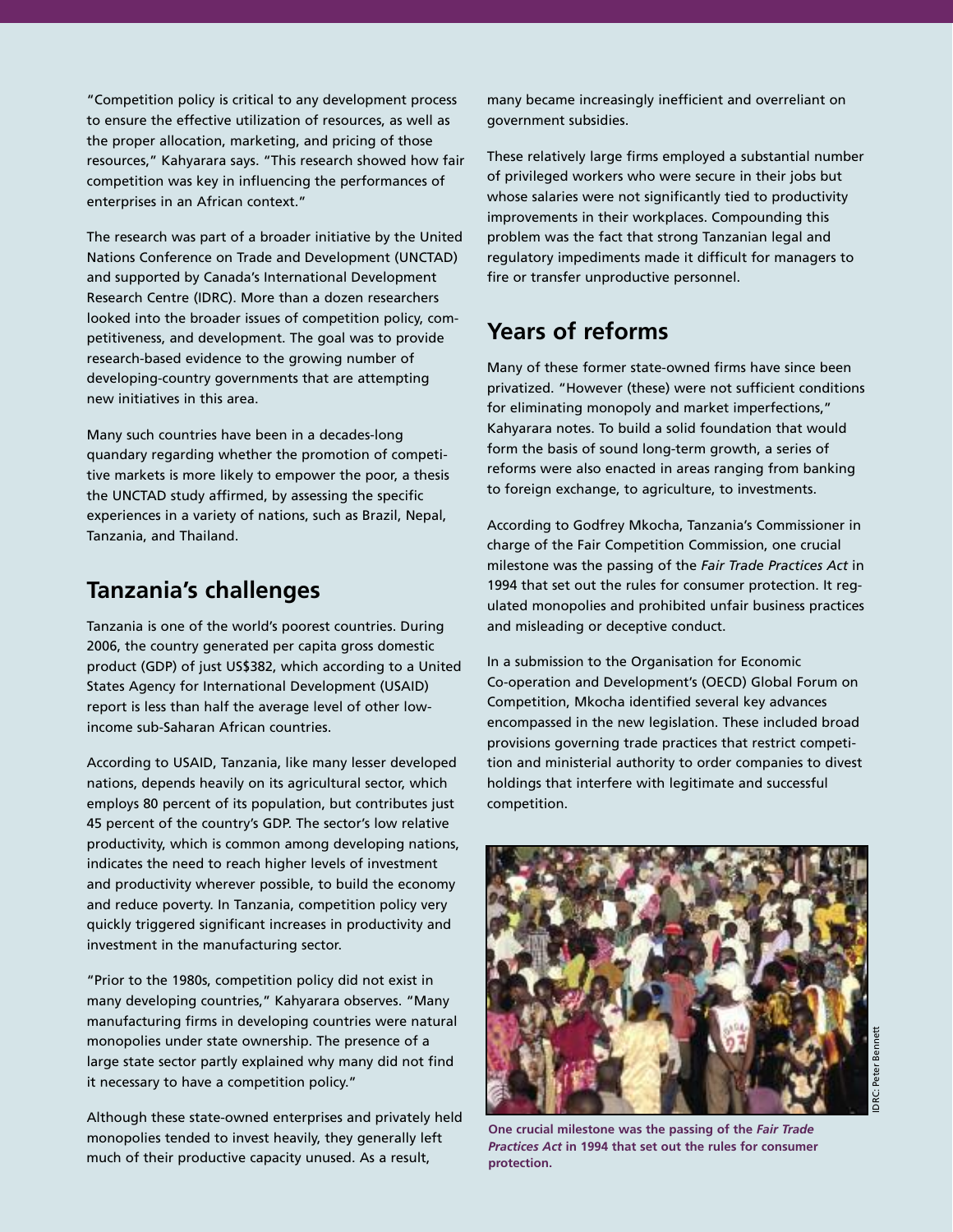The 1994 competition legislation also established the office of the Trade Practices Commissioner to deal with competition cases. The Commissioner has ruled on mergers among multinational accounting firms, disputes in the beer brewing industry, and false advertising claims.

#### **The difference competition makes**

Manufacturing has been one of the key sectors to benefit from competition policy. The Tanzanian firm-level study provides "direct evidence, based on microeconomic data of how existing government policy and institutions charged with overseeing fair competition have succeeded in ensuring competitive production that is fair and in line with the public interest," concludes Kahyarara.

Kahyarara used government statistics and surveys to arrive at this conclusion. He compared firm performance before and after the *Fair Trade Practices Act*. His results show that firms were about 50 percent more productive on average after the introduction of the Act and firm investment increased by 100 percent. Exports remained unaffected.

"The presence of a competitive environment motivates firms to consistently make different decisions regarding investment, training, technology, and the selection of inputs, and thus raises their productivity," Kahyarara notes.

"It is only through fair competition that domestic firms […] can be assured of future certainty, which gives them substantial incentives to invest in improving the efficiency of their operations," he points out.



**Firms were about 50 percent more productive on average after the introduction of the** *Fair Trade Practices Act* **and firm investment increased by 100 percent.**

Kahyarara also found that, quite apart from the effects of the Act, the existence of competition — measured by the presence of five or more competitors — increased firm productivity by 13 percent. When facing competition, firms were more likely to plan investments. Interestingly, older and exporting firms were less likely to have five or more competitors.

The effects of strong competition can of course be negative on some enterprises. When Kahyarara looked at firms that had ranked competition as one of their three biggest problems, he found that their productivity was reduced by 35 percent under the Act. These firms were less likely to invest in the future. Competition problems were more often cited among smaller firms, non-exporters, and firms in certain sectors such as textiles and lumber.

Kahyarara's results emerged once he accounted for the swings in performance indicators, which varied significantly over the 1993 to 2002 period from which he drew his data. He was able to discount the effects of the government's industrial policy and taxation and other factors that could have had an impact on the fluctuating performance of Tanzania's manufacturing sector.

According to Lucian Cernat, the UNCTAD Economic Affairs officer who coordinated the multi-country research project, Kahyarara's study has unique features. "It is one of the few microeconomic analyses that talks about the impact on real people and industries," Cernat says. "Furthermore, having such a study done in a lesser developed country, where this kind of study is rare, is in itself an accomplishment."

#### **A new, stronger law**

As the broader UNCTAD research showed, however, new laws alone are not necessarily sufficient to spread the benefits of competition. In fact, if such laws are badly designed or implemented, they can have some negative effects.

Tanzania's *Fair Trade Practices Act*, for example, although it was amended in 2001, had many weaknesses. "The provisions against restrictive business practices were so broad that they could catch pro-competitive conduct and/or cover micro enterprises [which are usually not covered by competition law]," Godfrey Mkocha reported to the OECD's Global Forum on Competition. He also said that the 1994 Act accorded excessive discretion to the Minister of Industry and Trade in overseeing certain cases.

In 2003 the Parliament of Tanzania passed a new *Fair Competition Ac*t that attempts to correct many of these shortfalls. The Act created the independent Fair